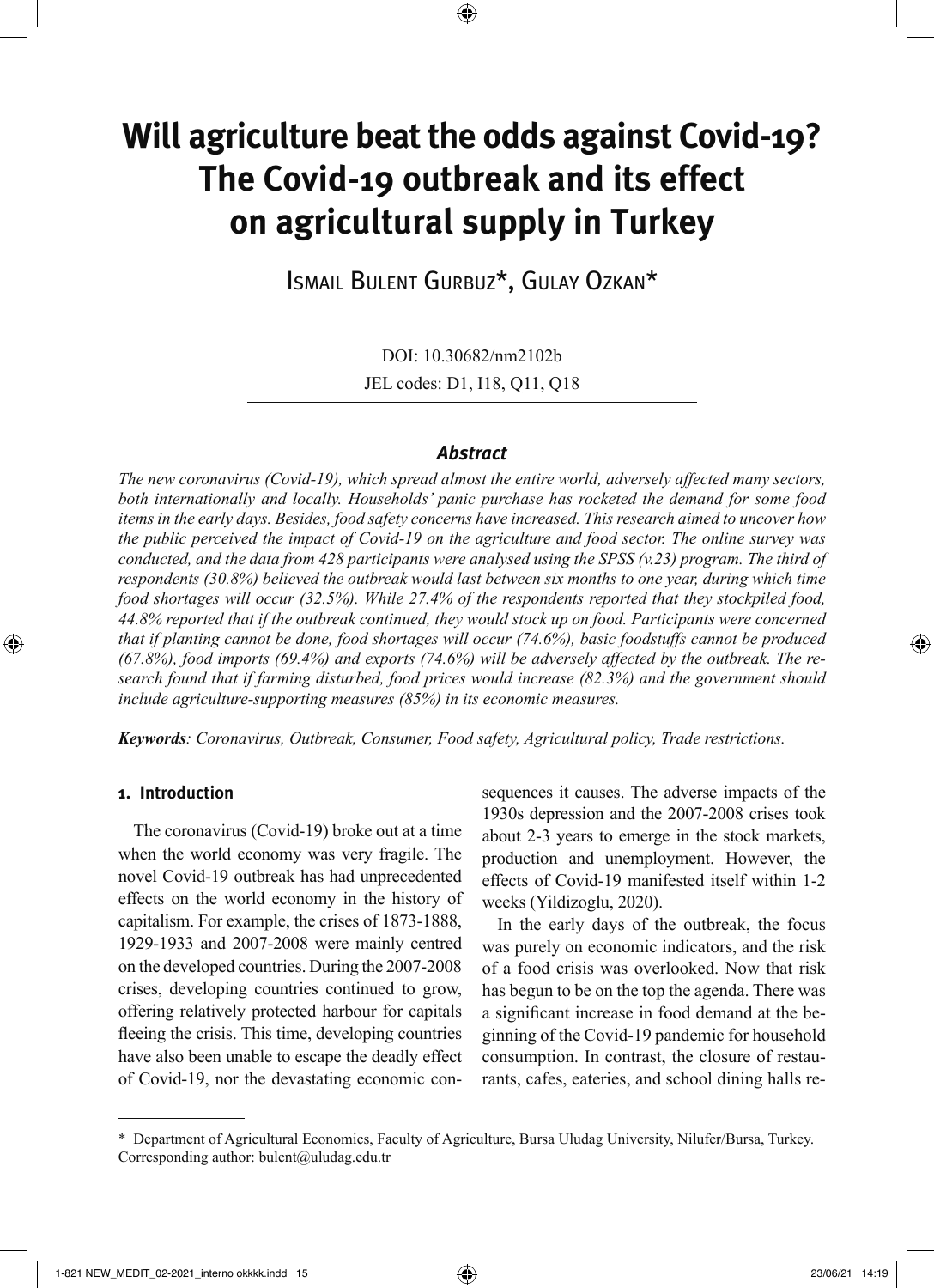duced demand for fruit vegetables, meat and fish for commercial consumption, and affected the producer and supplier. The agriculture and aquaculture sectors are particularly affected by the disruption of tourism activities. The quarantine conditions have led consumers turned to products such as legumes and flour, which they can store for a long time at home. Recommendations from nutritionists on keeping the immune system healthy during the outbreak also increased the demand for legumes.

A statement from the United Nations Food and Agriculture Organisation (FAO) said there was enough food for all in the world, and global grain stocks were at sufficient levels for 2020 (Yuruk, 2020). The sudden rise in demand for food products increased prices in international markets. Some countries resorted to measures such as imposing export bans on certain agricultural products, tightening customs enforcement and nullification of import tariffs to ensure adequacy and price stability in the domestic market. FAO also warned that the above applications added with possible problems in the logistics of agricultural workers could lead to food supply shortages in some parts of the world within a few weeks (Ozdemir, 2020).

◈

Agricultural goods produced need to be transported across borders. As countries closed their borders to all kinds of transportation, moving goods were stopped either, and supply chains started to break. These chains provide both the food needed to feed the people of the developed country and the income that funds the livelihood of the country from which the workers come through seasonal labour movements. Supermarkets all over the world, especially in the United States (US) and Europe, can offer suitable food products to their citizens owing to the products brought from developing countries. The break-up of supply chains caused the clearing of supermarket shelves and increased the prices of products on the shelves. Thus, food consumption of the low-income part of the population adversely affected. On the other side, unsold products were left in the hands of the farmers' because breaking the supply chain. Farmers were forced to sell these products at lower prices, resulting in lower-income and financial hardship (Schrotenboer, 2020).

Russia, the world's largest grain exporter, imposed restrictions on the export of grains such as barley and wheat, while Vietnam and Cambodia suspended their exports of rice, maise, lentils for some time. Such practices raise concerns in relatively emerging countries, such as Egypt, Algeria and Sub-Saharan Africa, which import food to a large extent, both in terms of the price increase and supply problems (Yildizoglu, 2020).

Agriculture and animal husbandry, especially fresh vegetables, fruit production and yields rely on migratory and seasonal labour movement between countries. Disruptions in food supply chains are expected in April and May. Agricultural enterprises in Europe and the United States presumably face labour shortage because of measures that prevent the free movement of seasonal agricultural workers. The fact that the majority of agricultural workers are of advanced age, poor working conditions and lack of hygiene measures lead the farmers to avoid working during the pandemic, therefore causes disruptions in farms and food establishments that handle the vast majority of agricultural products.

The shortage of fertiliser, veterinary medicines and other inputs can affect agricultural production. Measures to guarantee acceptable health standards in food factories could slow production. Many countries impose higher controls on cargo ships at risk of endangering shipping vessels (Yuruk, 2020).

## **2. Turkey and the effects of outbreak**

The first case of Covid-19 was detected on March 10 in Turkey. The first virus-related death in the country occurred on March 15, 2020. Turkey ranks the 7th country with the most cases, while the death toll rose to 12th among 185 countries. As in other countries of the world, the outbreak has caused radical decisions to be made in Turkey, which has important implications and consequences on social, economic, political, administrative and legal issues. Restaurant, eateries, patisserie were allowed to serve only as home delivery or take away. Cafes, shopping centres and picnic areas

1-821 NEW\_MEDIT\_02-2021\_interno okkkk.indd 16 23/06/21 14:19

⊕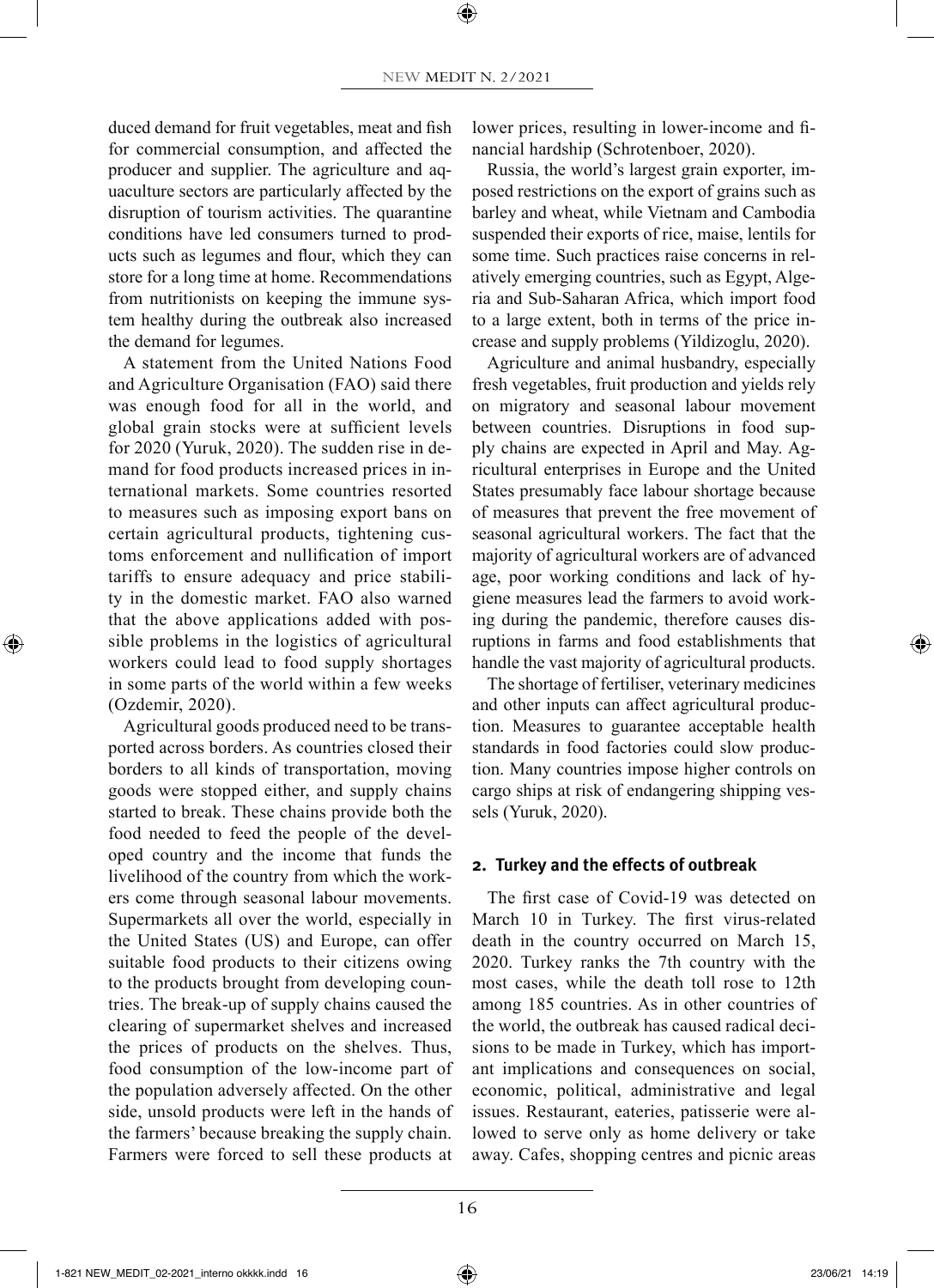were closed to visitors. The government first imposed a curfew on people aged 65 and older in order to reduce the spread of the outbreak on March 21. Later, this restriction expanded to include children and young people aged 20 and under. Overseas flights were reduced first, completely stopped on March 27. Inter-city transportation was subjected to the governor's permit in 30 municipalities and Zonguldak where lung diseases were common. The population of these provinces corresponds to 75% of the country's population. On April 11-12, 2020, a wide-ranging curfew was declared, and this implemented every coming weekend.

Agricultural experts in Turkey have been warning about problems that may occur and the measures to be taken for the farming sector since the pandemic broke out. From the first days of the pandemic, people rushed to markets and grocery stores. This behaviour was commonly witnessed in situations of panic. They stocked up on food supplies because people had to be isolated in their homes for an uncertain period. The 2020 Wheat Report of the National Grain Council emphasised that the agriculture and food sector will be most affected by the pandemic. The report underlined that there is an upward trend in food prices in the world due to the restriction decisions producer countries take on exports to meet the needs of their domestic markets and to prevent price increases that may occur due to the exportation of those products. Already Russia, Kazakhstan and Romania placed export bans on products such as wheat and sunflower. Turkey placed restrictions on the export of onions, potatoes and lemons. However, as of now, the products that are banned from export do not see a price decrease in the domestic market. Instead, the price increase is observed due to the panic purchases of the public. Exporting these products would have both increased the prices and make their supply more difficult.

◈

Turkey, a country that is generally self-sufficient in fruits and vegetables, may face severe problems in the future, especially in cereals, forage crops and oil plants. It is production season right now. Sowing, planting, spraying is being done with limitations. Harvest of some fruits will begin in June. There are problems such as the inability to plant seedlings ordered in various parts of the country. If the current production season is missed, there will not be a further harvest for a year. Imports and scarcity cannot compensate food demand and scarcity could be on the agenda. The curfew disrupts the supply chain from producer to consumer in Turkey; therefore, the products that are harvested must be delivered to the public (Yildirim, 2020).

The risk that coronavirus posed negatively affected farmers over the age of 65. The average age of 2.1 million farmers registered in the Farmer Registration System (FRS) in Turkey is 55. According to the data of the Turkish Statistical Institute, 65.5% of those over the age of 65 are employed in agriculture. In other words, 65.5% of the working-age population in Turkey is in the agricultural sector. This ratio is 63% in men and 72% in women (Bal, 2020). In the early days of the pandemic, farmers could not go to the fields, vineyards and groves because citizens of this age group were forbidden to go out across the country. However, they were soon exempted from the curfew to prevent food production disruptions providing that they take necessary precautions (Ozkok, 2020).

Seasonal agricultural labour is employed in sowing, planting and harvesting. For example, tea collection in Rize was carried out with workers from Georgia. They will not be coming in 2020 spring and summer this due to travel restrictions. Farmers attempted to counterbalance this shortage with the domestic workers coming from a wide array of cities for tea collection, which was done in late April and early May. However, domestic travel has been restricted. There will be delays in tea collection, labour costs will increase, and the earnings of the producer will decrease. About one million seasonal and temporary agricultural workers often work in deplorable housing conditions, and without health insurance, the majority of them are from Eastern, Southeastern Anatolia regions and Syrians. The Ministry of Interior and the Ministry of Agriculture and Forestry issued two separate circulars. After these circulars, the first steps were taken for seasonal agricultural workers to work in production and harvest. Producers avoid hiring seasonal workers

1-821 NEW\_MEDIT\_02-2021\_interno okkkk.indd 17 23/06/21 14:19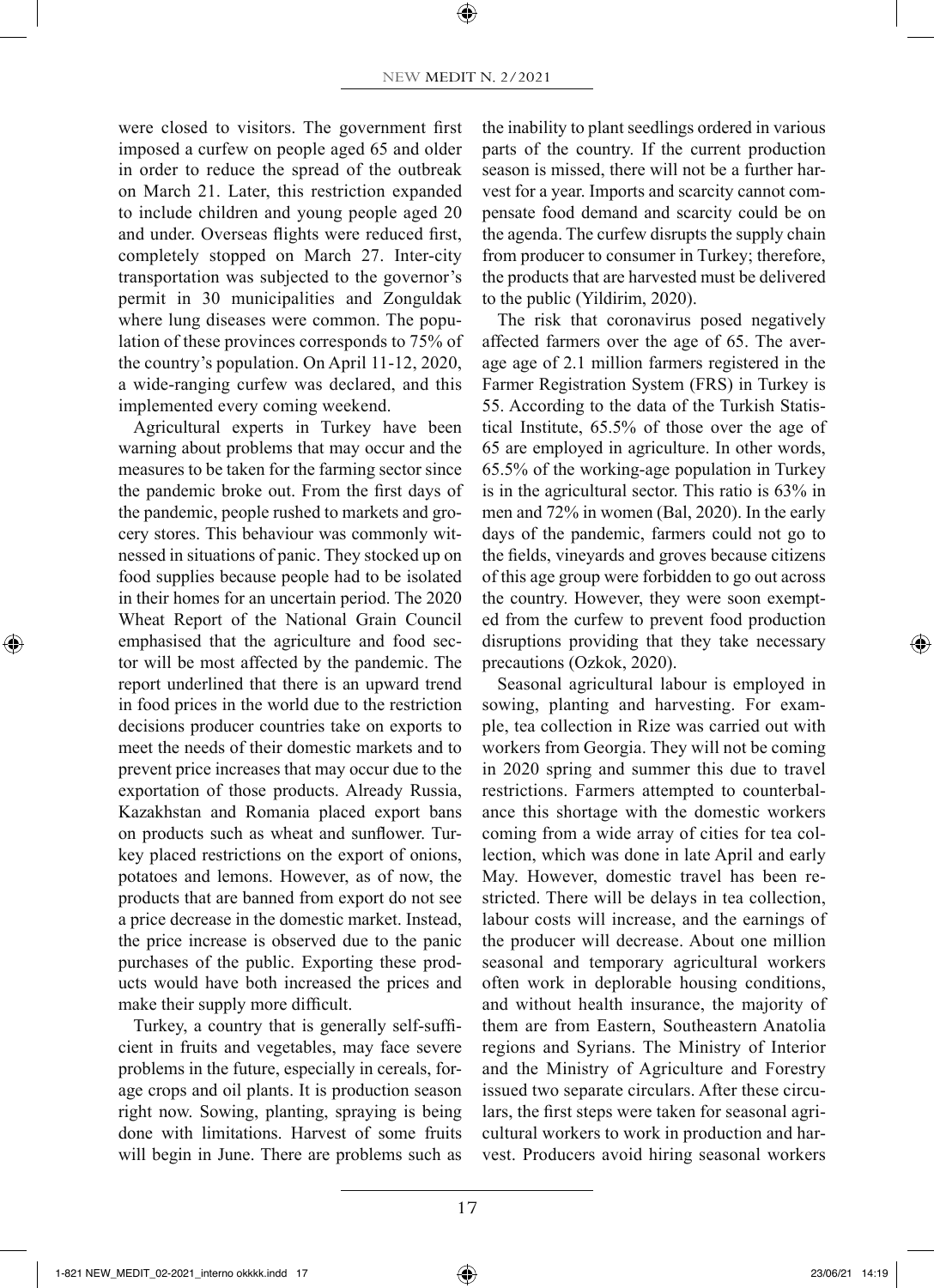for harvest because they fear seasonal workers will bring viruses, and there is a danger that crops may remain in the field.

Covid-19 has been a hot topic in the past few weeks since the virus spread to Europe and began causing high casualties, although it has been on the world agenda since the final days of 2019. Research on Covid-19 is still very recent, and these are being carried out in the medical and health sciences. A study examining the effects of Covid-19 in terms of agriculture and food sector has not yet been found. Therefore, it is hoped that this research will be one of the first studies and will fill the gap in this field.

The primary purpose of this research is to examine how the public perceives the impact of Covid-19 on agriculture food supply. Turkey, the virus in terms of exposure and the measures taken, have experienced similar problems with Europe and the rest of the world. Since Turkey's economy is largely based on agricultural production, its high population and proximity to the most affected countries, we believe that the results of the research from Turkey will serve as an example for similar research and guide future research to make general assumptions.

#### **3. Methodology**

◈

#### **3.1.** *The universe and the sampling*

This research is designed to include entire Turkey. Since there is no established literature in the scope of the study, official institutions' websites, current journal and newspaper articles, TV interviews and comments of experts in the field were scanned to evaluate the problems caused by the epidemic. The compiled comments were appraised by academicians who are experts in the field of agriculture, and a pool of questions was created. The preliminary survey was tested with ten people. Some of the statements have been rephrased to make them easier to understand, and the survey has been finalised. At the time the survey was prepared, there was a widespread curfew restriction in Turkey. Professional groups with the possibility of working outside the office were encouraged to work from home. Almost all the white collars were subjected to home isolation. Only blue-collar workers were allowed to work in a few sectors. In these circumstances, it was not possible to meet the participants faceto-face and the survey was conducted online. A total of 428 responses were collected.

## **3.2.** *Data collection*

The survey consists of 4 parts and 42 questions. In the first part, participants were asked six questions about their socio-demographic characteristics. In the second part, five multiple-choice questions were asked about how the participants perceive coronavirus. Besides, there were three additional a 5 point Likert type questions: 'in your opinion how fatal is the coronavirus' (1 = not at all fatal,  $5$  = extremely fatal), and the question of 'in your opinion what is the probability of getting coronavirus'  $(1 =$  extremely unlikely,  $5 =$  extremely likely). The final part, 15 questions were asked, measuring participants' views on how coronavirus will affect the food and agriculture sector. All of part there and four questions were prepared in 5 point Likert-type  $(5 =$  strongly agree,  $1 =$ strongly disagree). Exemption applied to two questions, which were coded as  $1 =$  none of my shopping,  $5 =$  all of my shopping.

#### **3.3.** *Data analysis*

The data obtained from the survey forms were processed into the SPSS 23.0 package program. We performed the Cronbach's alpha test to measure the internal consistency coefficient of the items included in the questionnaire. We calculated Cronbach alpha as  $\alpha$  = 0.84; therefore, our survey meets the reliability criterion. Additionally, the mean, standard deviation kurtosis and skewness values of the variables were calculated. Next, we tested the normality assumption using a Shapiro-Wilk test. The analysis showed that  $[D(428)=0.956]$ *p*< 0.001] the data does not provide normal distribution. Therefore, we further used the skewness and kurtosis values and found that skewness of  $-0.926$  (SE = 0.118) and kurtosis of 1.879 ( $SE = 0.235$ ). George and Mallery (2010) suggest that the data show the normal

1-821 NEW\_MEDIT\_02-2021\_interno okkkk.indd 18 23/06/21 14:19

⊕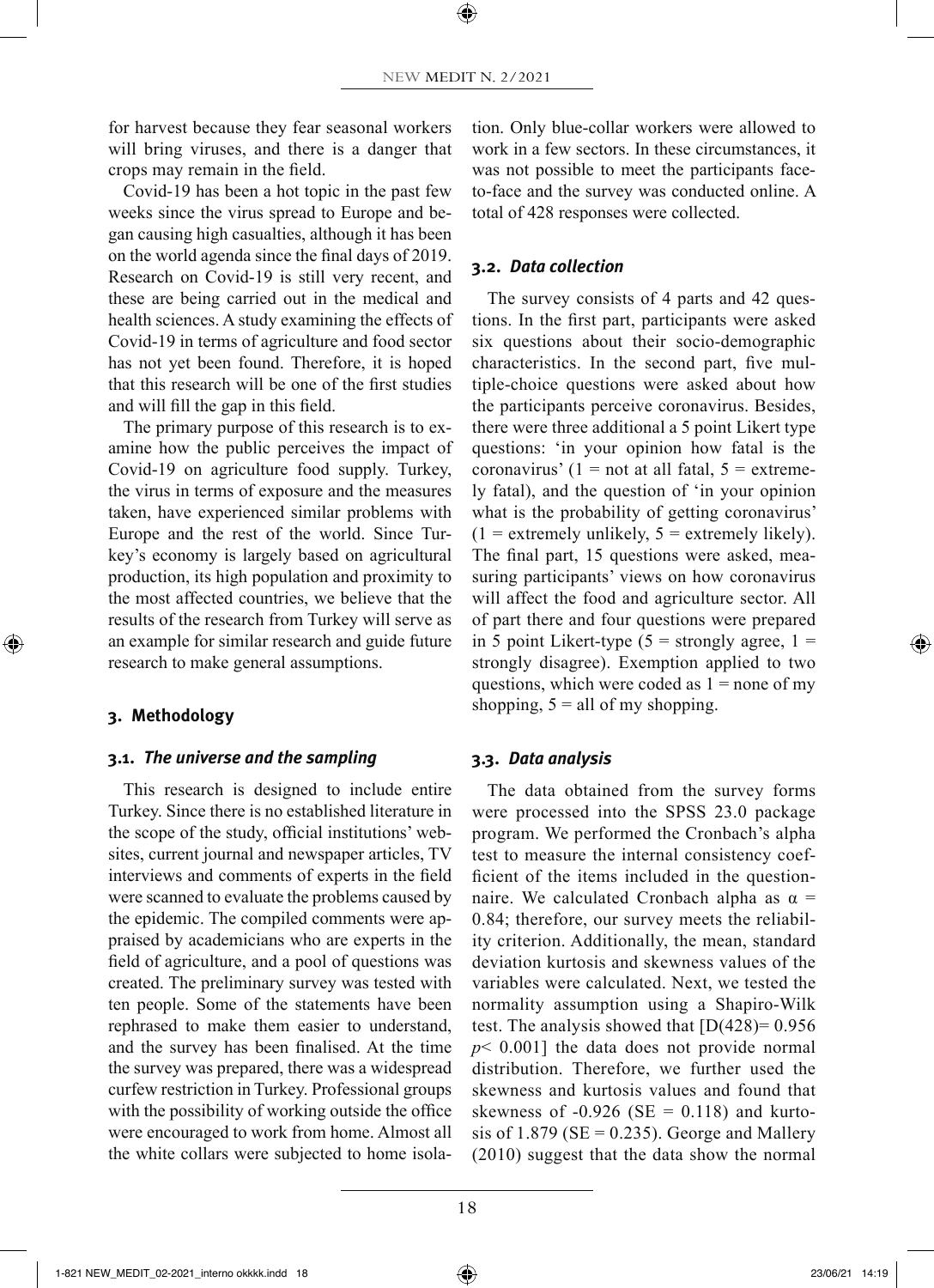distribution in cases where the corresponding variables have kurtosis and distortion values are in the range of  $\pm 2$ .

## **4. Findings**

◈

The socio-demographic characteristics of the participants, such as gender, age, educational level, professional status, number of individuals in the family and the city in which they live, are summarised in Table 1.

## **5. Results and Discussion**

The primary purpose of this study was to demonstrate people's views on how agriculture and therefore, the food sector would be affected by the coronavirus pandemic. The agricultural sector is already one of the most problematic sectors. The problems faced by the agricultural sector (including animal husbandry) in both developed and developing countries are often the subject of intensive research. The current pandemic once again highlighted the various problems of the agricultural sector. Still, those problems were mostly addressed by conflicting but mostly temporary policies, rather than permanently resolved. Since the emergence of the outbreak, people have been bombarded with data through traditional and social media. There has been heaps of contrasting information from a wide array of sources about coronavirus, its origin, symptoms, contagiousness, lethality so on. This part of the study aimed to understand how the participants perceived the issues involved, not whether their knowledge of the coronavirus was correct.

Table 1 - Demographic characteristics of the participants (N=428).

| Demographics                                          | Categories            | Frequency      | Per cent |
|-------------------------------------------------------|-----------------------|----------------|----------|
| <b>Sex</b>                                            | Female                | 265            | 61,9     |
|                                                       | Male                  | 163            | 38,1     |
| Age                                                   | $20 - 29$             | 92             | 21,5     |
|                                                       | 30-39                 | 80             | 18,7     |
|                                                       | 40-49                 | 107            | 25,0     |
|                                                       | 50-64                 | 131            | 30,6     |
|                                                       | $65+$                 | 18             | 4,2      |
| <b>Educational</b> attainment                         | Primary school        | $\overline{4}$ | ,9       |
|                                                       | Secondary school      | 6              | 1,4      |
|                                                       | High school           | 63             | 14,7     |
|                                                       | University Graduate   | 355            | 82,9     |
|                                                       | Primary school        | 4              | 0,9      |
| Professional Status                                   | Housewife             | 26             | 6,1      |
|                                                       | Civil servant         | 105            | 24,5     |
|                                                       | Trained workforce *   | 111            | 25,9     |
|                                                       | Labourer**            | 23             | 5,4      |
|                                                       | Craftsman/shop keeper | 163            | 34,8     |
|                                                       | Retiree               | 79             | 18,5     |
|                                                       | Student               | 46             | 10,7     |
| How many people are in your<br>family, including you? | 1                     | 18             | 4,2      |
|                                                       | $\overline{c}$        | 78             | 18,2     |
|                                                       | 3                     | 139            | 32,5     |
|                                                       | $\overline{4}$        | 137            | 32,0     |
|                                                       | $5+$                  | 56             | 13,1     |

*Notes: \*private sector / white collar; \*\*private sector / blue collar.*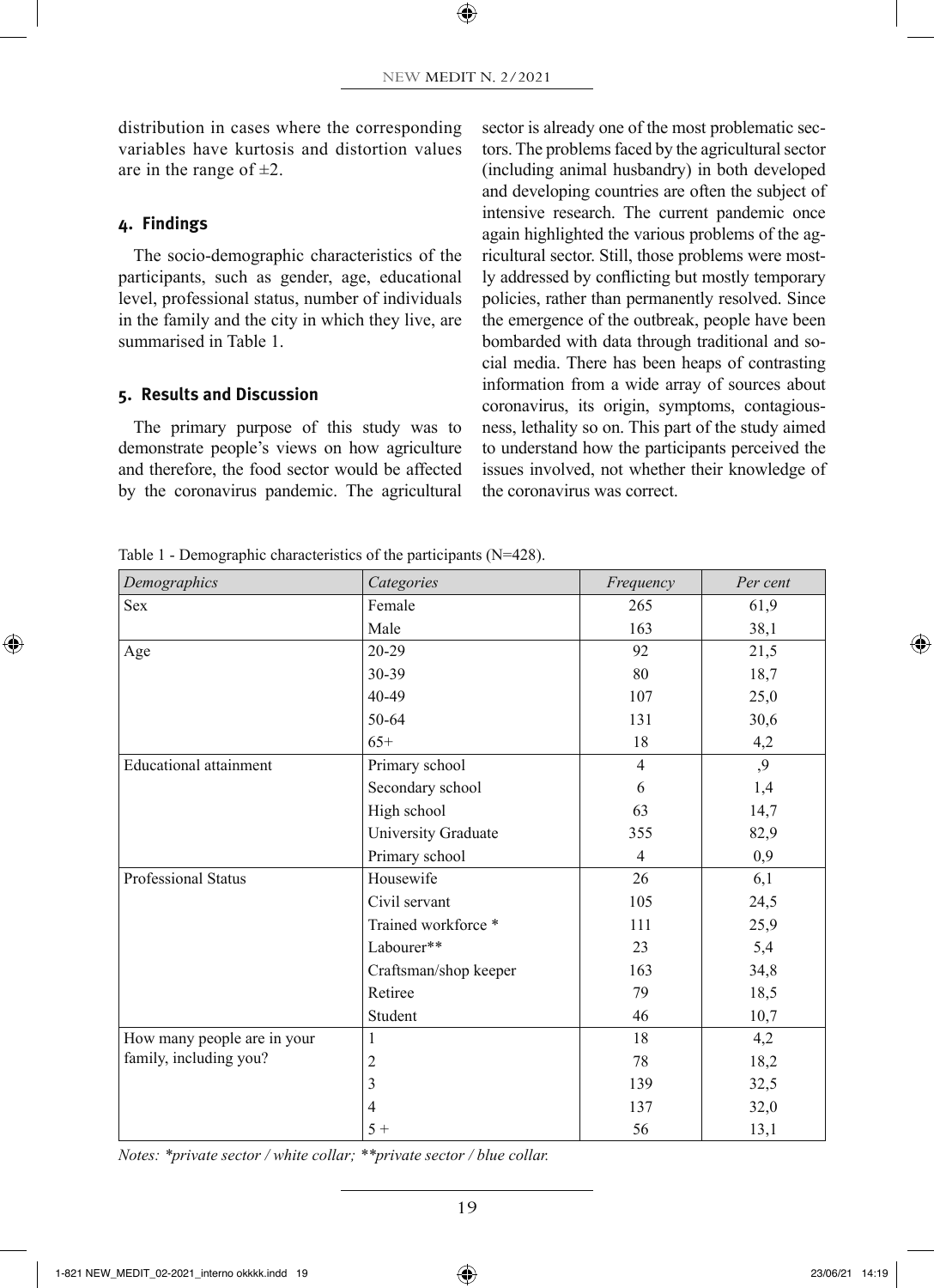# **5.1.** *Effects of Covid-19 on farmers and agricultural production*

Agricultural activities such as sowing, planting, maintenance and harvesting have to be performed required at a specific time. Under normal conditions, Turkey is self-sufficient in the production of cereals, vegetables and fruits. Nevertheless, agricultural production activities are adversely affected as a result of the measures taken due to the coronavirus outbreak in the provinces where most of the country's fresh fruit and vegetable needs are met. March and April, when the outbreak was first seen in Turkey (and in Europe), are the time of planting industrial plants. Fertiliser application that should be done at the beginning of April could not be made adequately. Hoeing, weed cleaning had to be done; these could not be undertaken either (Yildizalp Ozmen, 2020a). Therefore, diseases and damage caused by wild animals increased in production areas. Strawberry harvest was left in the field due to farmer' inability to cover the cost of production (Isık, 2020). Many farmers similarly ploughed the fields without picking up the fruit and vegetables. Black Sea provinces will need to collect tea and nuts in early May. Wheat harvest is expected to begin in early June. Temporary-seasonal workers mostly tackle fertilisation, spraying and harvesting. The inability of the already elderly farmer to go to the land and the absence of seasonal workers in the field increases the possibility of food shortage (Yildizalp Ozmen, 2020b). Seeds import cannot be made because of the Covid-19 outbreak, for the reasons that countries impose restrictions on seed sales (Calkaya, 2020). The exchange rate fluctuations occurred during the outbreak; exorbitant increases in fertiliser, diesel and agrochemicals negatively affected farmers and harvests (Batuk, 2020).

◈

On the one hand, while the above mentioned problems were experienced in production, both domestic sales and export increased. This raises the issue of being able to compensate food stocks that are already at a minimum level for the coming season (Aslanhan, 2020). The Ministry of Agriculture and Forestry and the Turkish Grain Board (TGB) state that there is sufficient wheat stock (Yildirim, 2020). The UN Food and Agriculture Organisation (FAO) ensured that there is enough food for everyone in the world and global grain stocks are at a positive level for 2020. However, as the virus spread, cases increased, and measures tightened in the forthcoming days, FAO pointed out that various problems might occur in the global food system. Besides, FAO noted that developing countries and countries with high food imports might face a food crisis (Tan, 2020; Ozdemir, 2020; Yuruk, 2020).

The problems detailed above and the concerns caused by them were reflected in the participants' answers. Two-thirds of respondents (*M*= 4.25, *SD*= 1.01) believe that outbreak measures will hamper agricultural production, and this will cause shortages in the food supply. An even greater majority is concerned that farmers are unable to perform their routine tasks due to the outbreak, and therefore farmers, who already find it challenging to make ends meet, can suffer more significant economic losses (*M*= 4.09, *SD*= 0.91). A substantial amount the respondents was concerned that food might not be produced enough to meet their basic food needs (*M*= 3.96, *SD*= 1.30). Likewise, nearly half of the respondents 'strongly agree' that food prices would rise if farmers were unable to grow essential foodstuff  $(M=4.28, SD=1.17)$ . It is evident from this response that the public does not endorse policies that rely on imports, especially in essential food products. Instead, they wholeheartedly support farmers and domestic production.

The Covid-19, which imprisoned people in their homes, also led to crucial decisions being made in agricultural foreign trade. Closing borders, banning flights, uncertainties have increased the importance of meeting food needs from within the country. Following the outbreak, both domestic sales and exports increased. Increasing international demand has created the necessity to take measures for export in terms of supply-demand balance in domestic markets (Palabıyık, 2020). These measures are affecting both the delivery of food where it is needed and the producers negatively. Turkey, a country that is generally self-sufficient in fruits and vegetables, is dependent on imports, especially in cereals, forage crops and oil plants. For the last 5-6

1-821 NEW\_MEDIT\_02-2021\_interno okkkk.indd 20 23/06/21 14:19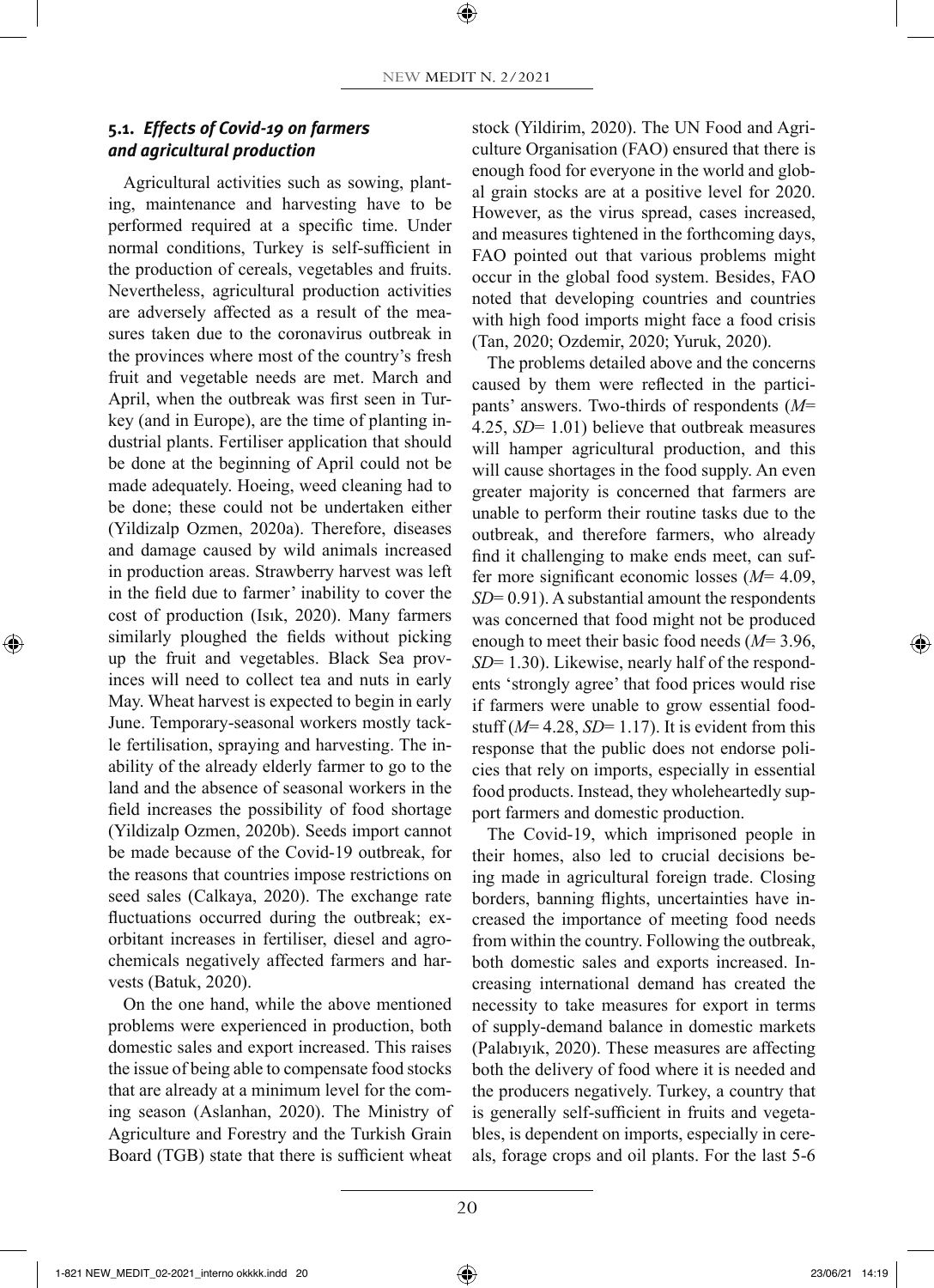years, every product with high production cost (therefore, with high market price) within the country was imported to reduce food inflation.

The wheat produced by Turkey is only enough to meet its own needs. Turkey imported about 10 million tons of wheat in 2019. About 80% of that is from Russia. Most of this import is used for the export of pasta, flour and other products. Turkey also imports bran, corn and other products from Russia. After the outbreak, however, Russia subjected wheat exports to a quota. Russia's decision increased the export price for wheat by \$15-20 per ton. Although this restriction does not cause shortages in the domestic market, the export of products such as pasta and flour will decrease. If import becomes burdensome, there may limit the production of flour and pasta from domestic wheat for export purposes. The Eurasian Economic Union also quota products such as soy, sunflower, corn. Turkey is negatively affected by this enforcement since it is an importer of cereals, pulses and oilseeds. Tax relief was brought about on sunflower and crude oil imports to prevent the prices from adversely affecting the domestic market until the harvest of new products. However, sellers in import countries raised prices around \$100 per tonne after the tax reduction was introduced, and the price is expected to rise further (Yildirim, 2020). Furthermore, the oil price increase, strict hygiene and quarantine measures taken (such as the obligation of truck drivers to wait for 14 days) induce financial hardship for truck, airline and aircraft exports (Istanbul Chamber of Commerce, 2020). Export decreases due to the decrease in the number of vehicles and flights and the increase in costs.

The survey results confirm that respondents are concerned about closing crossings between countries will make food imports (*M*= 4.06, *SD*= 1.18) and exports (*M*= 4.17, *SD*= 1.15) difficult. More than half of the participants replied 'strongly agree' to the statement 'closing customs crossings between countries will also hamper food imports – prevent food exports'. Despite the assurance of the food authorities, the panic caused by the outbreak, and the uncertainty of how long the outbreak would have caused nearly half of the participants to worry about the food shortage if the essential food products could not be imported (*M*= 3.36 *SD=* 1.45). Turkey's agricultural exports have increased approximately 4.4 times in the last fifteen years, while its imports have increased 5.4 times (Yavuz and Dilek, 2019). Like other sectors, the agricultural sector depends on imports. High amounts of feed, seed, pesticide, fertiliser, and equipment are imported. The increase in the exchange rates increases the prices of these inputs; thus, the production cost of the farmer increases. The government has been trying to suppress these costs with policies based on imports in recent years. This leads 54.9% of respondents to worry that prices will rise if good imports are not made because of the outbreak (see Table 2).

People are worried that the coronavirus is transmitted through farm animals, as the first cases are reported to come from an animal market in China. The CDC (Centres for Disease Control and Prevention), Food and Drug Administration, Department of Agriculture (US), World Health Organization (WHO), BfR (The German Federal Institute for Risk Assessment) and ANSES (French Agency for Food, Environmental and Occupational Health and Safety) all announced that the virus is not transmitted through food. WHO said there was no evidence that Covid-19 being transmitted through food (WHO, 2020). ANES said there was no evidence that farm animals played a role in the spread of the virus (ANSES, 2020; Rettner, 2020). Current research suggests that the virus does not multiply on or in foods, unlike bacteria that cause foodborne illness and virus can survive on most surfaces for only a limited time. Therefore, even if a product or packaging carries the virus, it can die during transport (Wadyka, 2020).

Despite the statements of all the aforementioned authorities, the percentage of those who 'strongly agree' to the statement that the virus will affect livestock farmers was 47.2%. Participants who 'strongly agree' on the statements that 'they were concerned about the virus contamination on imported food products from abroad' was 43.5%, while the ratio of those who 'strongly agree' that 'virus will adversely affect the food export to be made from Turkey' was the highest of 47.7%. The reason for these concerns is that

◈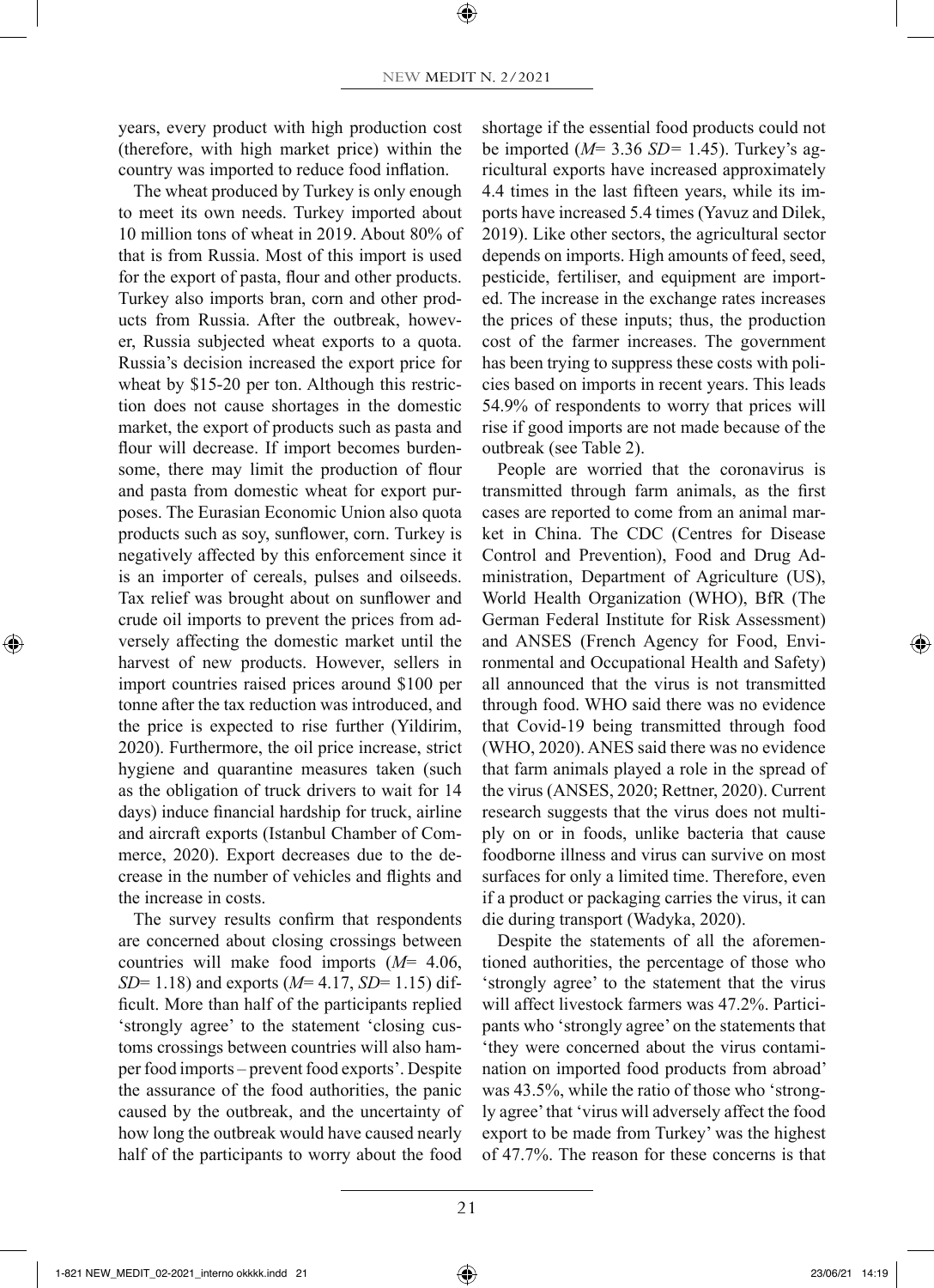#### NEW MEDIT N. 2/2021

⊕

|                                                                                                                                                                   | $\%$          |                |                |                |      | Mean | SD   | Skew    | Kurt    |
|-------------------------------------------------------------------------------------------------------------------------------------------------------------------|---------------|----------------|----------------|----------------|------|------|------|---------|---------|
|                                                                                                                                                                   | $\mathcal{I}$ | $\overline{c}$ | $\mathfrak{Z}$ | $\overline{4}$ | 5    |      |      |         |         |
| These are the months of sowing and<br>planting in agriculture. If planting is not<br>done due to curfew, there may be a shortage<br>of food in the coming months. | 3.5           | 3.4            | 18.2           | 12.9           | 61.7 | 4.25 | 1.1  | $-1.33$ | 0.88    |
| It worries me that we won't be able to<br>produce (plant harvest process) the basic<br>foodstuffs we need.                                                        | 8.4           | 6.3            | 17.5           | 16.6           | 51.2 | 3.96 | 1.3  | $-1.01$ | $-0.16$ |
| Closing customs crossings between<br>countries will also hamper food imports.                                                                                     |               | 4.0            | 21.0           | 17.8           | 51.6 | 4.06 | 1.18 | $-1.09$ | 0.29    |
| Not being able to import the basic<br>foodstuffs we need could create a food<br>deficit within the country.                                                       | 16.6          | 10.5           | 25.7           | 14.5           | 32.7 | 3.36 | 1.45 | $-0.33$ | $-1.19$ |
| Food prices rise if we can't import the<br>essential foodstuffs we need.                                                                                          | 11.7          | 10.0           | 23.4           | 15.2           | 39.7 | 3.61 | 1.39 | $-0.56$ | $-0.96$ |
| Food prices rise if we can't grow the<br>essential foodstuffs we need.                                                                                            | 4.0           | 2.1            | 11.7           | 37.9           | 44.4 | 4.28 | 1.17 | .988    | $-1.46$ |
| Closing customs crossings between<br>countries will also prevent food exports.                                                                                    | 5.1           | 4.0            | 16.4           | 17.8           | 56.8 | 4.17 | 1.15 | $-1.31$ | 0.82    |
| The products we cannot export will remain<br>unsold, and farmers will suffer financial<br>loss.                                                                   | 9.6           | 7.2            | 21.0           | 17.8           | 44.4 | 3.8  | 1.33 | $-0.8$  | $-0.54$ |
| The increase in corona cases in Turkey will<br>detract from Turkey's fruit and vegetable<br>exports.                                                              | 7.7           | 5.8            | 20.1           | 18.7           | 47.7 | 3.93 | 1.27 | $-0.96$ | $-0.16$ |
| Due to the pandemic constraints sowing<br>and planting in the fields cannot be done,<br>and the economic situation of the farmers<br>will get worse.              | 2.3           | 3.5            | 12.4           | 46.5           | 35.3 | 4.09 | 0.91 | $-1.22$ | 1.82    |
| Corona outbreak can affect businesses that<br>raise livestock.                                                                                                    | 6.5           | 7.9            | 22.0           | 16.4           | 47.2 | 3.9  | 1.26 | $-0.83$ | $-0.42$ |
| The economic aid package announced by<br>the government should include measures<br>for agriculture.                                                               | 1.4           | 3.5            | 10.0           | 41.1           | 43.9 | 4.23 | 0.87 | $-1.29$ | 1.89    |
| Working and shelter conditions of seasonal<br>agricultural workers are vulnerable to the<br>virus.                                                                | 1.9           | 2.6            | 15.7           | 12.9           | 67.1 | 4.41 | 0.97 | $-1.56$ | 1.72    |

Table 2 - Likert type statements for agriculture and food industry and evaluation of participants' responses.

*Notes: 1: strongly disagree, 2: disagree, 3: no opinion, 4: agree, 5: strongly agree.*

although Turkey is an industrialising country, the agriculture and food sector still has a large share in exports.

# **5.2.** *Agricultural sector and measures against Covid-19*

On May 4, the European Commission approved and issued the latest package to support the agriculture and food sectors exceedingly harmed by the coronavirus outbreak. In addition to other measures, the European Commission scheduled to grant the Member States to use farmers and small agri-food businesses from rural development funds of  $\epsilon$ 5,000 per farmer and  $€50,000$  per small business. In keeping with this Temporary Framework for state aid, farmers can utilise a maximum of  $E100,000$  per farm, and food processing and marketing companies can use a maximum of €800,000 (European Com-

1-821 NEW\_MEDIT\_02-2021\_interno okkkk.indd 22 23/06/21 14:19

◈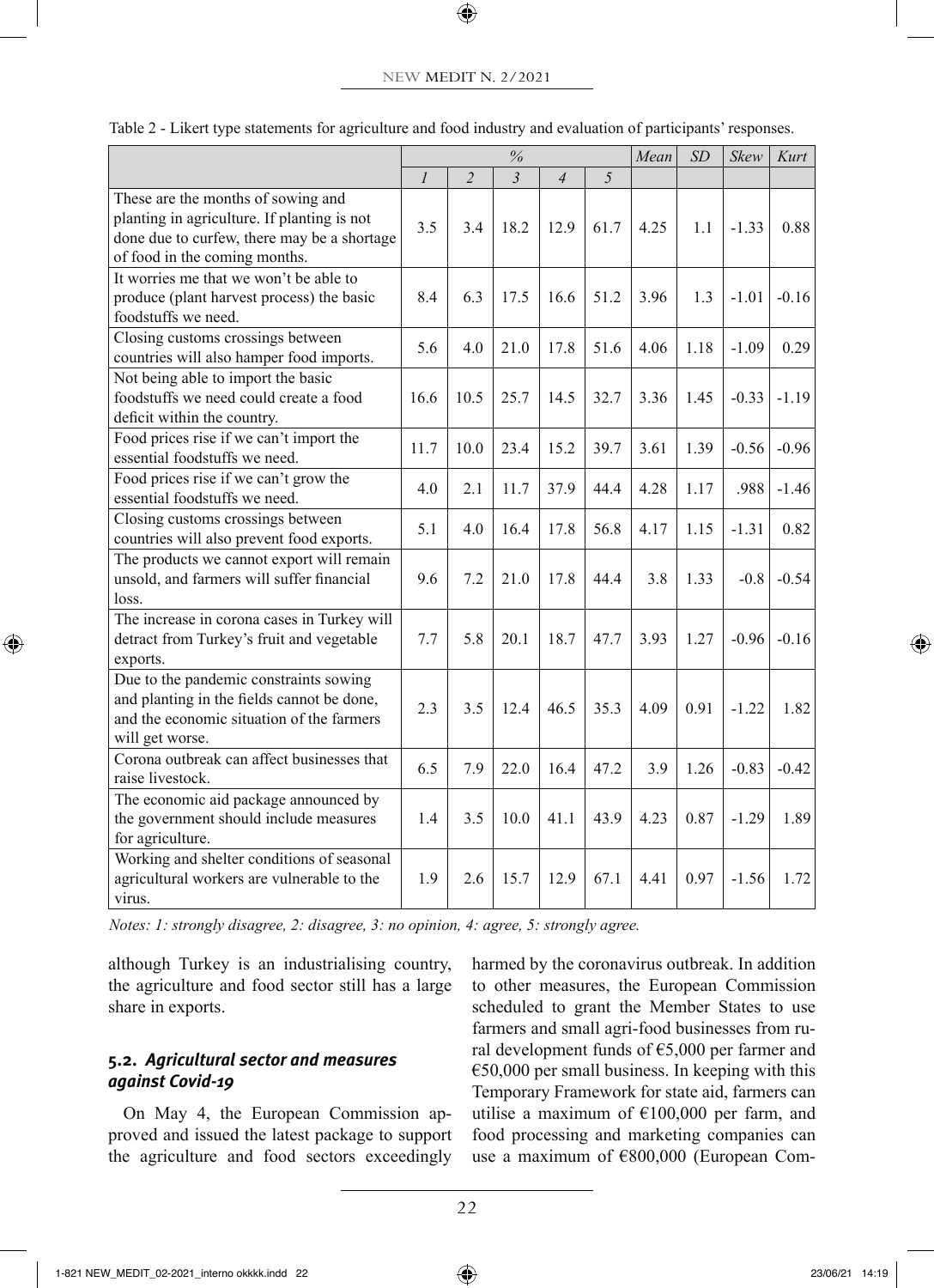mission, 2020). The Coronavirus Food Assistance Program (CFAP) in the US allocated \$9.6 billion for the livestock industry (\$5,1 billion for the livestock industry, \$2.9 billion for dairy, \$1.6 billion for hogs), \$3.9 billion for row-crop producers, and \$2.1 billion for speciality crop (fruit and vegetable) producers. Besides, there will be a \$500 million payment for other crops. These payments were capped at \$125,000 per commodity and a total of \$250,000 per individual or entity. The Program contains further a \$3 billion purchase of agricultural products to back producers and cater food for deprived people (USDA, 2020). Canada has announced to give \$252 million in aid to help offset the financial pressure the Covid-19 outbreak has created on the farm and food processing industry. But one of Canada's largest farm groups, the Canadian Federation of Agriculture (CFA), had requested \$2.6 billion in emergency funding (Potenteau, 2020). The UN's International Agricultural Development (IFAD) has provided us \$40 million aid to the farmers and rural communities. In addition to its offering, IFAD aims to collect a minimum of \$200 million from member states, foundations and the private sector (IFAD, 2020).

Turkey has announced two economic support packet, first one on March 18, 2020 (Budak and Karakas, 2020), and second on April 17, 2020 (Official Gazette, 2020). However, experts pointed out that there is no new support given or planned to be given to agriculture as part of coronavirus measures. In the economic measures announced, many sectors were included in the "force majeure" regulations and taxes and other debts were deferred. However, the agriculture and food sectors were kept exempt from this regulation. It was stated that the low-interest loan support reported to be given to farmers by Agricultural Bank and Agricultural Credit Cooperatives is not related to the coronavirus, since it is the support provided within the scope of the routine decision made every year (Yildirim, 2020).

Moreover, agricultural support payments lagged behind March 2019 as of the end of March 2020. In the first quarter of 2019, 8.2 billion of agrarian support of 16.2 billion was paid. While 2.4 billion of 22.1 billion of support that should be paid in 2020 will be paid by the end of May  $($  = Turkish Lira) (CNNTurk, 2020). Even in crisis conditions, it is stated that the aid paid to the farmer reached farmers accounts after all the relevant cuts have been made.

The survey results show that respondents are aware that the economic packages announced do not include measures to support farmers. Turkey has been facing economic difficulties before Covid-19 outbreak, and the emphasis was primarily on to support SMEs and the industry. Undoubtedly, supporting these institutions is vital for the survival of the economy. The crisis conditions revealed the problems that were known before but avoided because they were not that apparent so much in our daily lives, and the economic measures announced revealed the vulnerability of farmers and farming systems. Only 4.9% of the participants (*M*= 4.23, *SD*= 0.87) did not find it necessary to add the agriculture sector within the measures taken by the government. This reveals the need for the government to reconsider its priorities in its decisions.

#### **6. Conclusions**

The health, food, agriculture and transport sectors are critical in the fight against the Covid-19 crisis and are struggling to maintain their limited economic activities. Countries are fighting the virus and are using every means available. Nevertheless, the agriculture sector is most affected by the outbreak, among other industries, due to its long-standing problems and distinctive characteristics.

In the supply side, the producers' concern about virus transmission, the inability of seasonal workers to arrive due to reduced travel of measures to prevent the spread of the virus, the difficulties in supplying raw materials impeding the production, in addition, the restriction of supply chains and the reduction of financing opportunities increase the costs. In the demand side, the increase in consumption seen in the first days due to panic purchases will decrease. The demand will further decrease due to rising uncertainty, rising food prices and living costs, and reduced ability to spend as a result of job losses.

◈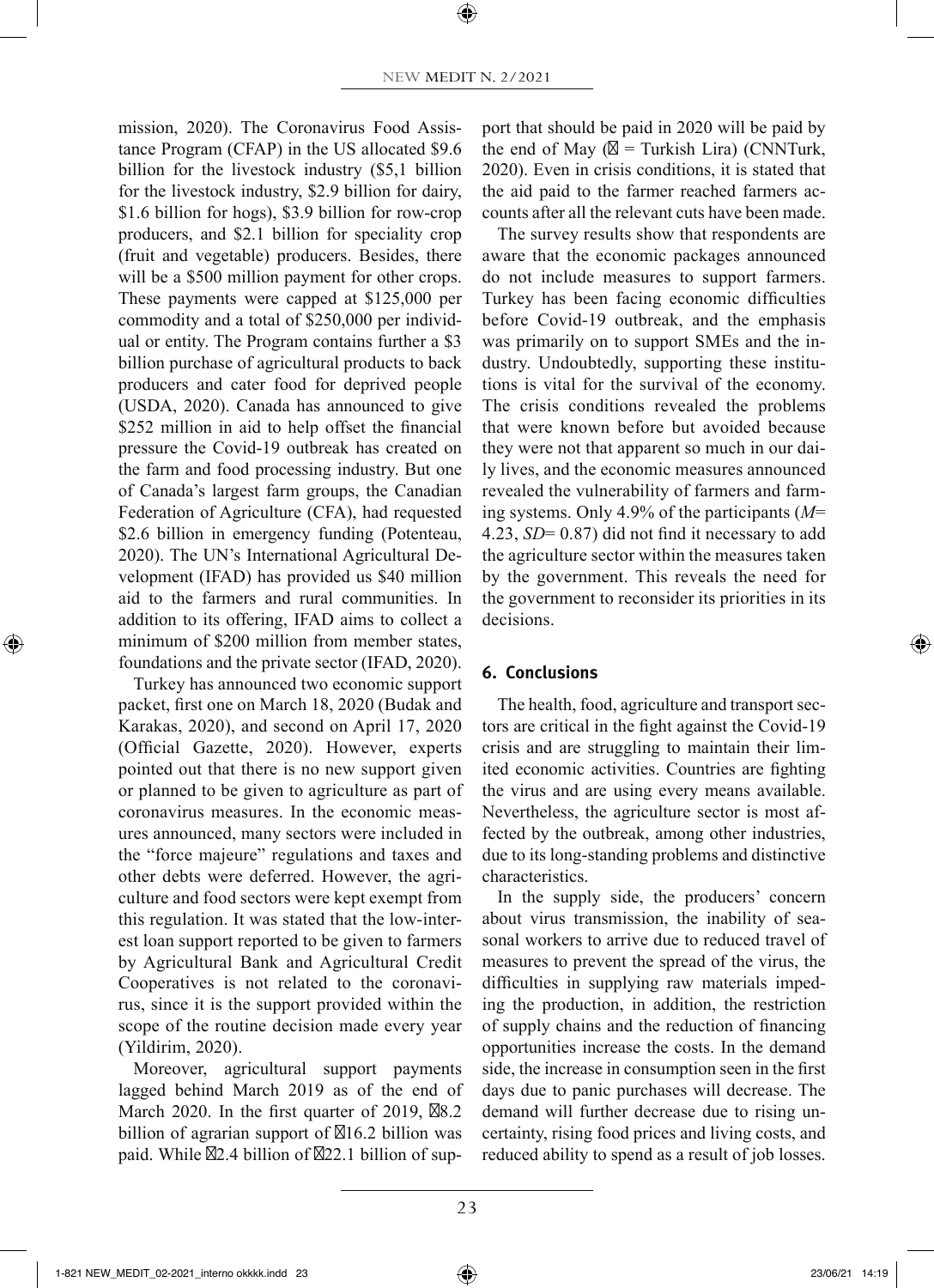According to a calculation by FAO, one out of every 5 calories an individual takes passes across the border of at least one country. Closing borders, quarantines, and disruptions in the market and supply chains, trade restrictions can impede people's access to adequate/diverse and nutritious food sources, especially in countries hit hard by the virus or already affected by high levels of food insecurity.

Coronavirus outbreak has emerged the strategic importance of the agricultural sector and has created a social awareness. The Covid-19 lead countries to further push their self-sufficiency policies in food production. Indeed, food nationalism is rising since the outbreak. Experts warn that coronavirus-like outbreaks may occur in the future. Strategic plans for National Agricultural Development should be drawn up, especially in underdeveloped and developing countries. Instead of each country specialising in a single product or a narrow range of products in agriculture, it is necessary to return to production policies that cover a wide range of food varieties to meet the domestic food needs. It is of great importance to improve working and living conditions in the rural, so as not to be caught unprepared for such outbreaks in the future as it is now. In contemplation of ensuring food security, reduce dependency on foreign countries and avoid exposure to food terrorism by foreign states, attention should be paid to the protection of small family farming, which has an optimum enterprise size and uses agricultural resources more efficiently and provides better sustainability.

◈

Social protection programs should be in place; incomes and purchasing power should be maintained, especially for the most affected households. Food prices must be suppressed. Active measures need to be taken to reduce food waste and losses, provide subsidies to food producers, and reduce import tariffs. Trade restrictions (limiting trade and mobility of goods) should be avoided, food, feed and input supply should be protected. Furthermore, the government should temporarily reduce VAT and other taxes, review the tax policy on imported goods, and consider the potential effects of currency devaluation to compensate for potential cost increases. Governments, industries and funds should increase the amount of aid to farmers, seasonal workers, producers and vendors facing export bans, which are most affected by Covid-19 and oversee the effectiveness of those aids.

## **References**

- ANSES, 2020. *COVID-19 cannot be transmitted by either farm animals or domestic animals*. https:// www.anses.fr/en/content/covid-19-cannot-betransmitted-either-farm-animals-or-domestic-animals-0. Accessed May 7, 2020.
- Aslanhan U., 2020. *Turkey has at least 6 months' stock in food and drink*. AA.com. https://www.aa.com.tr/ tr/ekonomi/turkiyenin-gida-ve-icecekte-en-az-6 aylik-stoku-var/1806847. Accessed April 21, 2020.
- Bal G., 2020. Agriculture was caught '65 years old' … Gendarmerie did not permit farmers to work. *Cumhuriyet*. http://www.cumhuriyet.com.tr/haber/tarim-65-yasa-takildi-jandarma-ciftcilere-calisma-izni-vermedi-1730385. Accessed April 20, 2020.
- Batuk M.N., 2020. The excess of farmers over 65 years of age hinders production. *Dunya*. https:// www.dunya.com/sektorler/tarim/65-yas-ustu-ciftcilerin-fazlaligi-uretimi-aksatiyor-haberi-466685. Accessed April 15, 2020.
- Budak C.M., Karakas I., 2020. *President Erdogan unveils economic stability package*. AA.com. https:// www.aa.com.tr/tr/koronavirus/cumhurbaskani-erdogan-ekonomik-istikrar-kalkani-paketini-acikladi/1770929. Accessed April 21, 2020.
- Calkaya M., 2020. *Domestic seed use will increase with the effect of Covid-19*. AA.com. https://www. aa.com.tr/tr/ekonomi/kovid-19un-etkisiyle-yerli-ve-milli-tohum-kullanimi-artacak/1803987. Accessed April 21, 2020.
- CNNTurk, 2020. *The minister announced: 1 billion 626 million pounds of support payments start today.* https://www.cnnturk.com/ekonomi/son-dakikabakan-duyurdu-1-milyar-626-milyon-liralikdestek-odemeleri-bugun-basliyor. Accessed May 8, 2020.
- EuroNews, 2020. *Coronavirus (Covid-19): What is the mortality rate by country?* https://tr.euronews. com/2020/04/22/koronavirus-covid-19-ulkeleregore-olum-oran-kac. Accessed May 6, 2020.
- European Commission, 2020. *Jobs and economy during the coronavirus pandemic*. https://ec.europa.eu/info/live-work-travel-eu/health/coronavirus-response/jobs-and-economy-during-coronavirus-pandemic\_en. Accessed May 7, 2020.
- George D., Mallery M., 2010. *SPSS for Windows Step by Step: A Simple Guide and Reference*,17.0 update (10a ed.) Boston: Allyn & Bacon.

1-821 NEW\_MEDIT\_02-2021\_interno okkkk.indd 24 23/06/21 14:19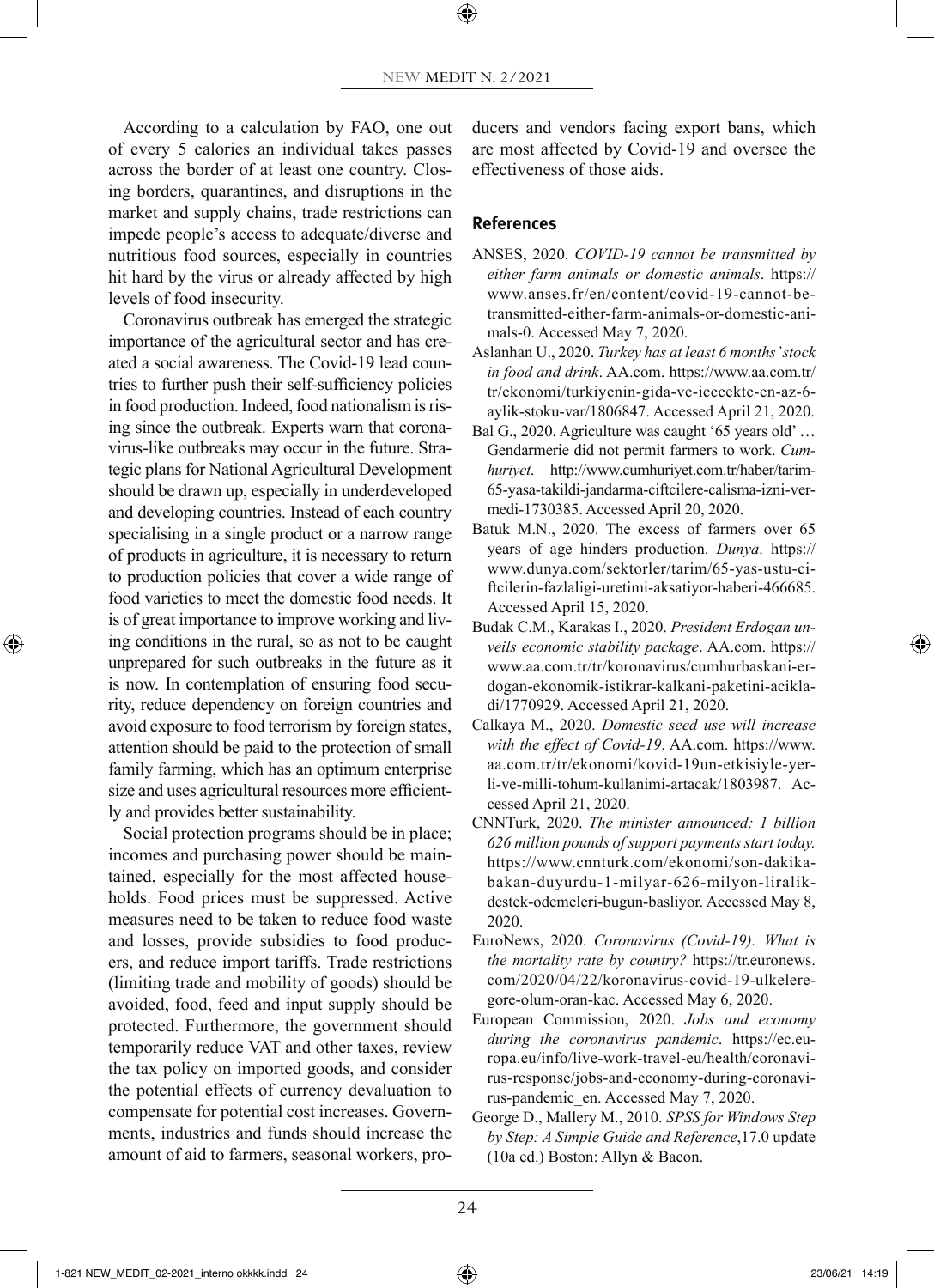- IFAD (International Fund for Agricultural Development), 2020. *New IFAD fund launched to help prevent rural food crisis in the wake of Covid-19*. https://www.ifad.org/en/web/latest/news-detail/asset/41877895. Accessed May 7, 2020.
- Isık E., 2020. *We need to see agriculture as a strategic area*. AA.com. https://www.aa.com.tr/tr/politika/ iyi-parti-genel-baskani-aksener-tarimi-stratejikbir-alan-olarak-gormemiz-gerek/1808432. Accessed April 20, 2020.
- Istanbul Chamber of Commerce, 2020. *About the decisions made in international transportation due to the coronavirus outbreak*. https://www.ito.org. tr/tr/duyurular/detay/koronavirus-salgini-sebebiyle-uluslararasi-tasimacilikta-alinan-kararlar-hk. Accessed May 10, 2020.
- Official Gazette, 2020. The Law on reducing the effect of the new coronavirus (Covid-19) outbreak on economic and social life and the law on amending some laws. Law No. 7244, Date of Admission: 16 April 2020, No: 31102. *Official Gazette*. https://www.resmigazete.gov.tr/eskiler/2020/04/20200417-2.htm. Accessed May 10, 2020.
- Ozdemir O., 2020. *Does the coronavirus outbreak pose a risk to the food and agriculture sector in Turkey?* BBC News Turkish. https://www.bbc. com/turkce/haberler-turkiye-52175470. Accessed April 20, 2020.

- Ozkok C.K., 2020. *Minister of Agriculture and Forestry Pakdemirli: those engaged in agriculture and livestock activities will be exempt from the curfew*. AA.com. https://www.aa.com.tr/tr/turkiye/ tarim-ve-orman-bakani-pakdemirli-tarim-ve-hayvancilik-faaliyetlerinde-bulunanlar-sokaga-cikma-yasagindan-muaf-tutulacak/1806441. Accessed April 20, 2020.
- Palabıyık D.C., 2020. *Emergency action plan for legumes products*. AA.com. https://www.aa.com. tr/tr/turkiye/bakliyat-urunleri-icin-acil-eylem-plani/1810441. Accessed April 21, 2020.
- Potenteau D., 2020. *Coronavirus: BC Fruit Growers Association calls federal aid 'profoundly underwhelming'*. Global News. https://globalnews.ca/ news/6908433/coronavirus-b-c-fruit-growers-federal-assistance/. Accessed May 7, 2020.
- Rettner R., 2020. *Can you catch COVID-19 from food?* Live Science. https://www.livescience.com/ coronavirus-food-risk.html. Accessed May 7, 2020.
- Schrotenboer B., 2020. US agriculture: Can it handle coronavirus, labor shortages and panic buying? *USA Today*. https://www.usatoday.com/story/ money/business/2020/04/04/coronavirus-tests-a-

mericas-food-supply-agriculture/5096382002/. Accessed April 22, 2020.

- Tan H., 2020. *A food crisis looms as coronavirus forces farms to stay idle and countries hoard supplies*. CNBC. https://www.cnbc.com/2020/03/30/ coronavirus-food-crisis-looms-as-farms-idle-countries-hoard-supplies.html. Accessed April 23, 2020.
- Turkstat, 2019. *Address based population registration system results*. Turkish Statistical Institute. http:// www.tuik.gov.tr/PreTabloArama.do?metod= search&araType=vt. Accessed April 26, 2020.
- USDA (US Department of Agriculture), 2020. *USDA Announces coronavirus food assistance program*. https:// www.usda.gov/media/press-releases/2020/04/17/usda-announces-coronavirus-food-assistance-program. Accessed May 7, 2020.
- Wadyka S., 2020. Answers to common questions about coronavirus and the food you eat. *Consumer Reports*. https://www.consumerreports.org/food-safety/coronavirus-common-questions-about-the-foodyou-eat-food-safety/. Accessed May 7, 2020.
- WHO (World Health Organisation), 2020. *Coronavirus disease 2019 (COVID-19). Situation Report – 32.* https://www.who.int/docs/default-source/coronaviruse/situation-reports/20200221-sitrep-32-covid-19. pdf?sfvrsn=4802d089\_2. Accessed May 7, 2020.
- Yavuz F., Dilek S., 2019. *Overview of Turkish Agriculture.* Istanbul: SETA.
- Yildirim A.E., 2020. Agricultural export bans on corona days. *Dünya*. https://www.dunya.com/kose-yazisi/ korona-gunlerinde-tarim-ihracati-yasaklari/466357. Accessed April 20, 2020.
- Yildizalp Ozmen M., 2020a. *A tea farming board should be set up immediately*. AA.com. https://www.aa.com. tr/tr/politika/chpli-saribal-derhal-bir-cay-tarim-kurulu-kurulmali/1806182. Accessed April 20, 2020.
- Yildizalp Ozmen M., 2020b. *The state should pay farmers' insurance premiums*. AA.com. https:// www.aa.com.tr/tr/politika/chp-genel-baskanyardimcisi-saribal-ciftcinin-sigorta-primleri-devlet-tarafindan-odensin/1807394. Accessed April 20, 2020.
- Yildizoglu E., 2020. *Coronavirus outbreak: Will there be a food crisis as a following economic depression?* BBC News Turkish. https://www.bbc.com/ turkce/haberler-dunya-52319796. Accessed April 20, 2020.
- Yuruk B., 2020. *UN Food and Agriculture Organization: Covid-19 may affect the food system*. AA.com. https:// www.aa.com.tr/tr/dunya/bm-gida-ve-tarim-orgutu-kovid-19-gida-sistemini-etkileyebilir/1808425. Accessed April 21, 2020.